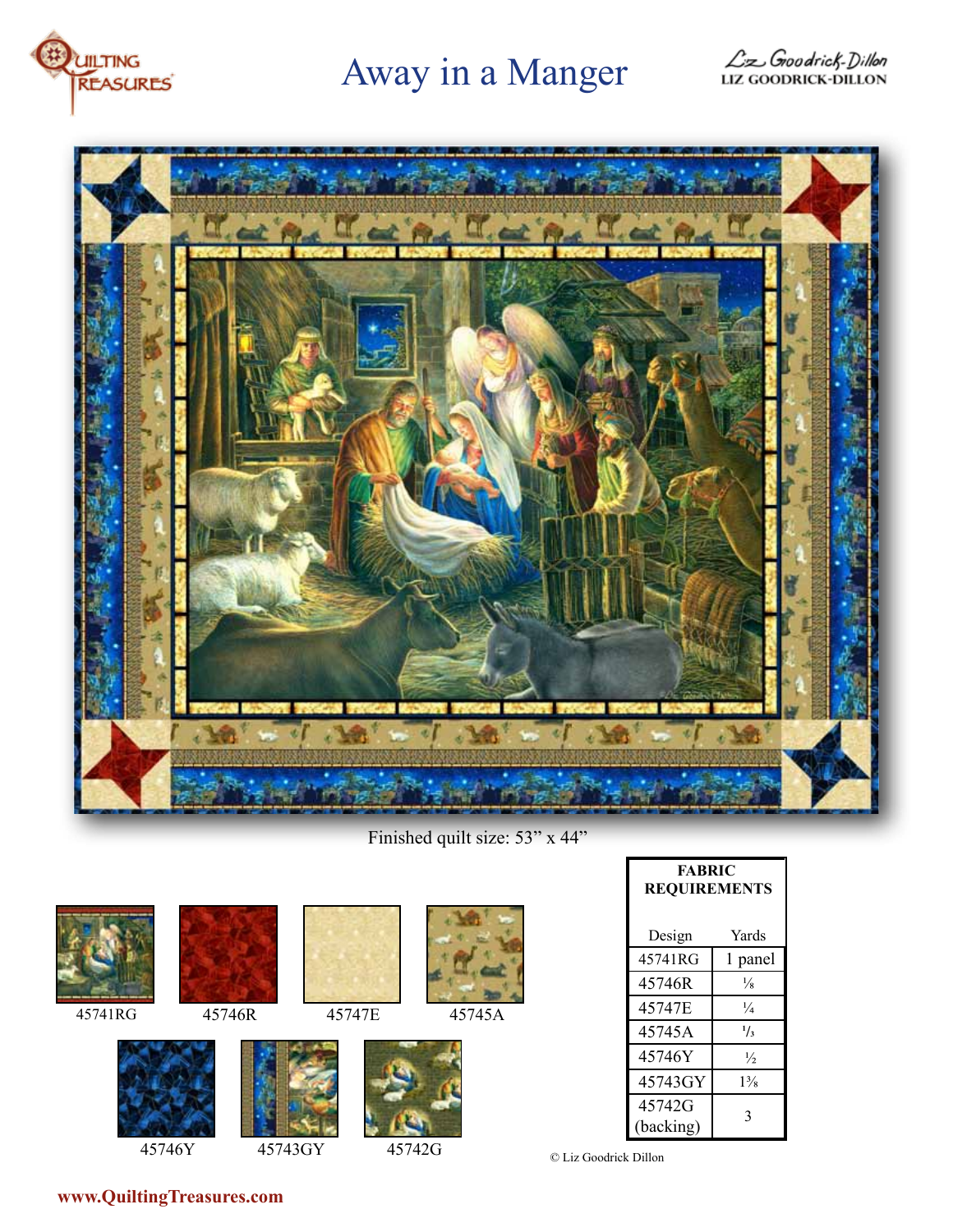# Away in a Manger

#### **Away in a Manger**

Finished quilt size: 53" x 44" Block size:  $6" \times 6"$ Number of blocks: 4 (2 blue, 2 red) Skill level: Beginner

## **Cutting Directions:**

**Note: WOF = width of fabric.** 

## **45741RG Away in a Manger Panel**

• Trim panel to measure 41  $\frac{1}{2}$ " x 32  $\frac{1}{2}$ ", centering motif.

### **45746R Red Stained Glass**

• Cut (1) 3" x **WOF** strip. Recut strip into (4) 3" squares. Trim remainder of strip to  $2\frac{1}{2}$ " and recut into (2)  $2\frac{1}{2}$  squares.

## **45747E Cream Toile**

• Cut (1) 3" x **WOF** strip. Recut strip into  $(8)$  3" squares. • Cut (1) 2 ½" x **WOF** strip. Recut strip into 16)  $2\frac{1}{2}$ " squares.

### **45745A Camel Print**

• Cut (2)  $2 \frac{1}{2}$ " x 32  $\frac{1}{2}$ " strips for inner borders. • Cut (2)  $2\frac{1}{2}$ " x 41  $\frac{1}{2}$ " strips for inner borders.

## **45746Y Blue Stained Glass**

• Cut (1) 3" x **WOF** strip. Recut strip into (4) 3" squares. • Trim remainder of strip to  $2\frac{1}{2}$  and recut into (2)  $2\frac{1}{2}$ " squares.

• Cut (5) 2 ¼" x **WOF** strips for binding.

## **45743GY Scenic Border Stripe**

• Cut (2) 4  $\frac{1}{2}$ " x 32  $\frac{1}{2}$ " and (2) 4  $\frac{1}{2}$ " x 41  $\frac{1}{2}$ " strips along the length of the stripe.

*\*Note: Use the blue night section of the stripe including* ¼*" beyond the gold separating stripe above or below the night sky side of the motif referring to the diagram.*



### **45742G Manger Scene Print**

• Cut backing into (2) 52" lengths.

### **Making the Star Corner Blocks:**

**1.** Mark a diagonal line from corner to corner on the wrong side of each 3" cream square. Place a marked cream square right sides together with each  $3"$  red square. Stitch  $\frac{1}{4}"$  on each side of the marked line on each unit. Cut apart on the marked lines to make 2 cream/red units from each layered unit. Press seams toward red side. Repeat with the blue 3" squares to complete a total of (8) each red/cream and blue/cream units. Trim each unit to  $2\frac{1}{2}$  square, centering the diagonal seam.



**2.** Select four red/cream units, one 2 ½" red square and (4)  $2\frac{1}{2}$ " cream squares. Sew a red/cream unit between two cream squares referring to the diagram to make a row. Press seams toward the cream squares. Repeat to make a second row. Sew a red square between two red/cream units to make the center row. Press seams toward the red square. Join the rows to complete 1 Red Star block. Press seams away from the center row. Repeat to make a second Red Star block.

**3.** Repeat step 2 with the blue/cream units and the blue and cream squares to make 2 Blue Star blocks.



#### **www.QuiltingTreasures.com**